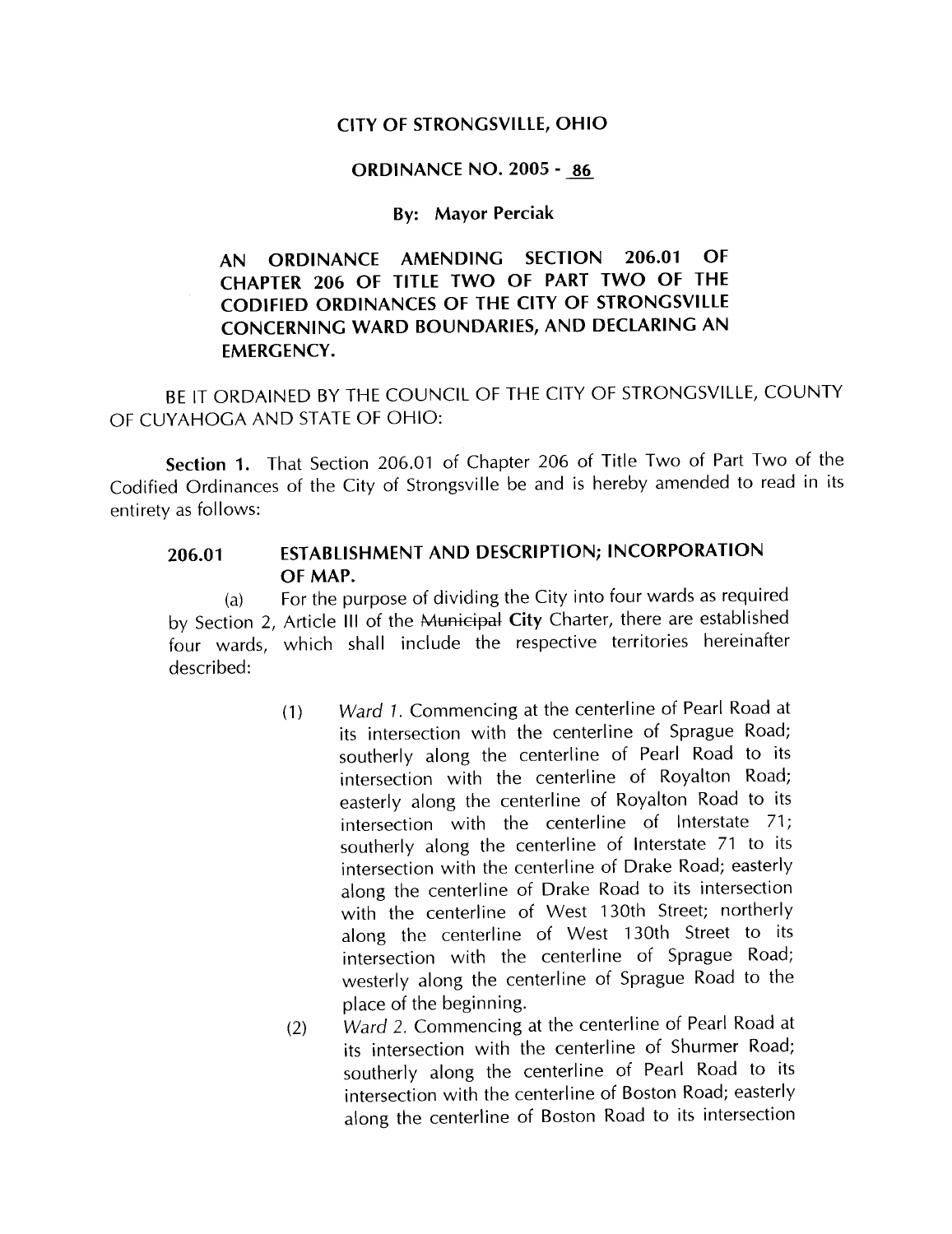CITY OF STRONGSVILLE, OHIO **ORDINANCE NO. 2005 - 86** Page 2

> with the centerline of West 130th Street; northerly along the centerline of West 130th Street to its intersection with the centerline of Drake Road; westerly along the centerline of Drake Road to its intersection with the centerline of Interstate 71; northerly along the centerline of Interstate <sup>71</sup> to its intersection with the centerline of Shurmer Road; westerly along the centerline of Shurmer Road to the place of the beginning

- (3) Ward 3. Commencing at the centerline of Pearl Road at its intersection with the centerline of Sprague Road westerly along the centerline of Sprague Road and the westerly prolongation thereof to the intersection thereof with the boundary of the City of Berea; southerly along such boundary to its intersection with the northerly right of way line of the Ohio Turnpike; northwesterly along the northerly right of way line of the Ohio Turnpike to its intersection with the centerline of Sprague Road; westerly along the centerline of Sprague Road to its intersection with the centerline of Marks Road; southerly along the centerline of Marks Road and southerly prolongation thereof to its intersection with the centerline of Royalton Road; easterly along the centerline of Royalton Road to its intersection with the centerline of Pearl Road; northerly along the centerline of Pearl Road to the place of the beginning
- (4) Ward 4. Commencing at the centerline of Marks Road at its intersection with the centerline of Royalton Road southerly along the centerline of Marks Road to its intersection with the centerline of Boston Road; easterly along the Centerline of Boston Road to its intersection with the centerline of Pearl Road, northerly along the centerline of Pearl Road to its intersection with the centerline of Shurmer Road; easterly along the centerline of Shurmer Road to its intersection with the centerline of Interstate <sup>71</sup> northerly along the centerline of Interstate <sup>71</sup> to its intersection with the centerline of Royalton Road: westerly along the centerline of Royalton Road to the place of the beginning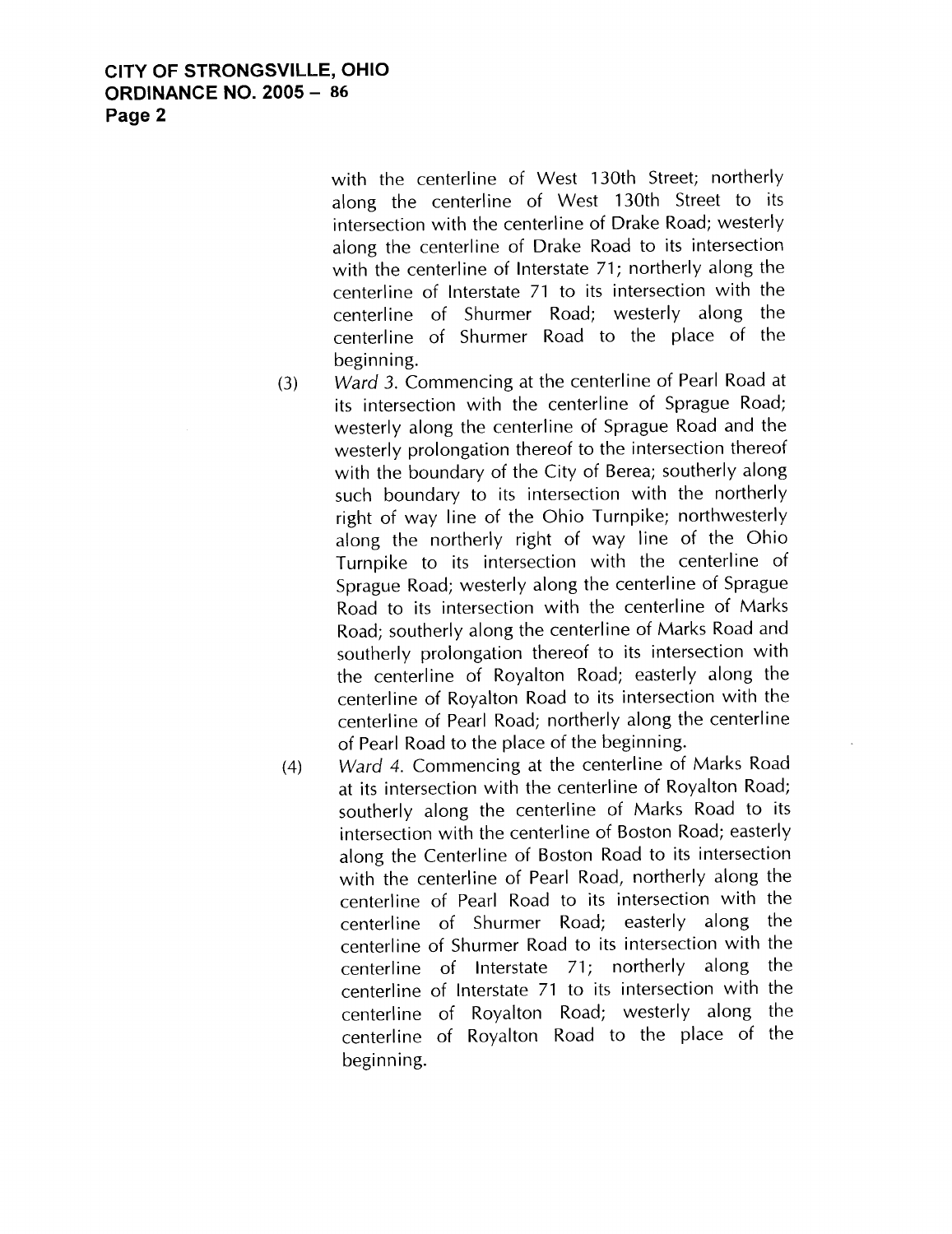(b) The map on file in the Clerk of Council's Office at the  $\chi$ -Building and indicating the boundaries of the respective wards is made a part hereof for reference and such interpretation as is necessary. (Ord. 1959-42. Passed  $5-4-59.$ )

Section 2. That it is found and determined that all formal actions of this Council concerning and relating to the adoption of this Ordinance were adopted in an open meeting of this Council; and that all deliberations of this Council, and of any of its committees, that resulted in such formal action were in meetings open to the public in compliance with all legal requirements

Section 3. That this Ordinance is hereby declared to be an emergency measure necessary for the immediate preservation of the public peace, property, health, safety and welfare of the City, and for the further reason that the it is immediately necessary to redefine the boundaries of the various wards in order to comply with the City Charter, and to conserve public funds. Therefore, provided this Ordinance receives the affirmative vote of two-thirds of all members elected to Council, it shall take effect and be in force immediately upon its passage and approval by the Mayor; otherwise from and after the earliest period allowed by law

| eseller                                                                                                                                                                                                                                                                                                                                                                                                                                                 | Approved                                                    |                                |
|---------------------------------------------------------------------------------------------------------------------------------------------------------------------------------------------------------------------------------------------------------------------------------------------------------------------------------------------------------------------------------------------------------------------------------------------------------|-------------------------------------------------------------|--------------------------------|
| Date Passed<br>Attest:                                                                                                                                                                                                                                                                                                                                                                                                                                  | Date Approved!<br>$-86$<br>ORD. No. 2005                    | ುಗ:                            |
|                                                                                                                                                                                                                                                                                                                                                                                                                                                         | 1st Rdg. 5-2-05<br>2nd Rdg. 5-16-05<br>3rd Rdg. $7 - 5 - 6$ | $Her$ $CH$<br>Ref: CAU<br>Red: |
|                                                                                                                                                                                                                                                                                                                                                                                                                                                         | Pub Hrg.<br>Adopted: 7                                      | Ref:<br>Defeated:              |
| <b>CERTIFICATE OF POSTIVIC</b><br>I. Clock of Council of the City of Strongsville, Ohio, do hotely<br>Contrat Ordinance/Resolution No. 2005 86<br>$\mathcal{L}$ (ally posted on $\mathcal{L}$ - $\mathcal{L}$ - $\mathcal{L}$ - $\mathcal{L}$ - $\mathcal{L}$<br>and remained period<br>In a period of fifteen days thereafter, in not less than five of "3<br>rest public places in the city as determined by the Council of<br>$5 - 1$ City.<br>Dmedi |                                                             |                                |